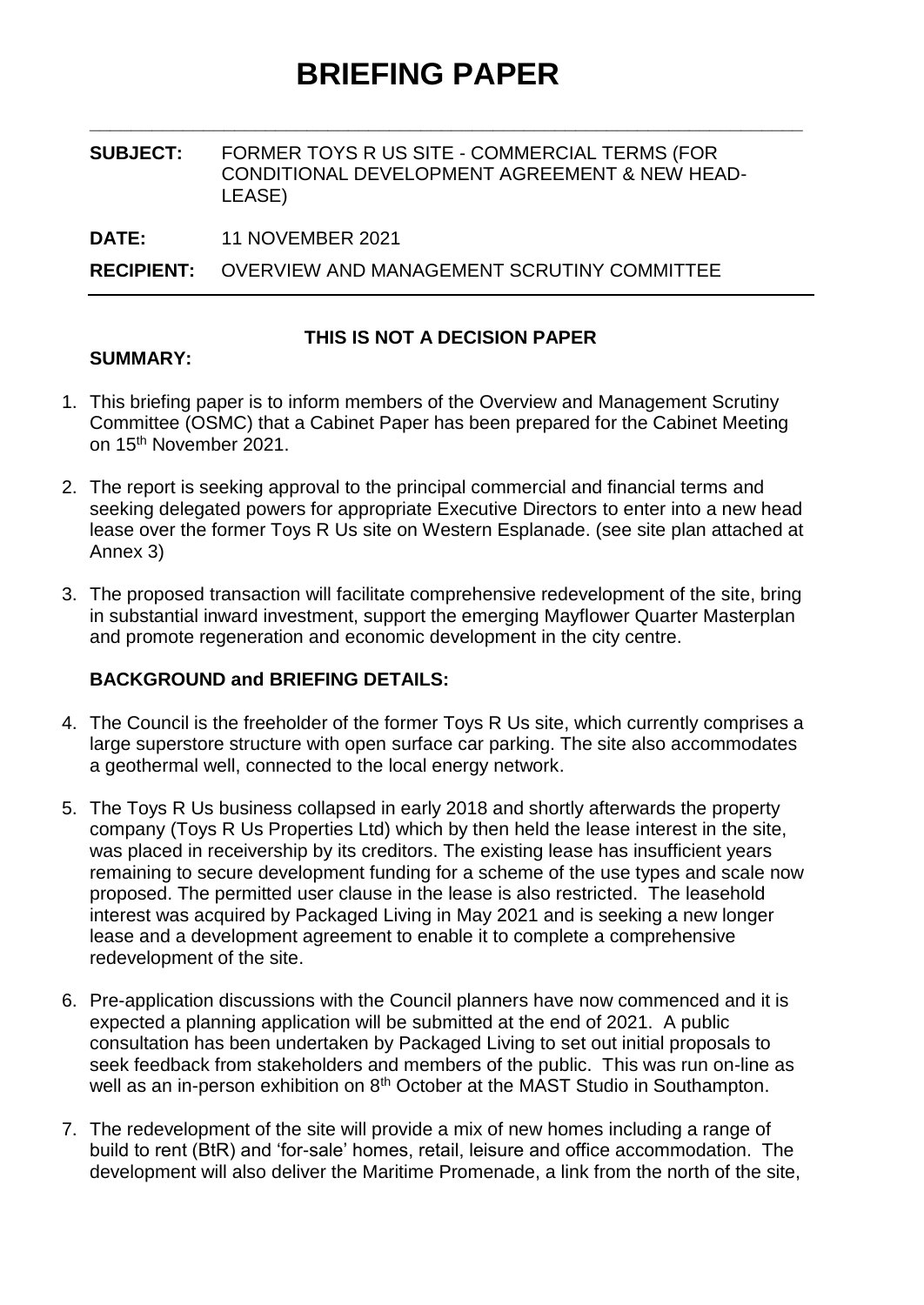adjacent to the railway station, through to Harbour Parade in the south, to greatly improve pedestrian and cycle connectivity towards West Quay Retail Park, West Quay Shopping Centre and the rest of the City centre. The proposals shared by the developer to date are compatible with the Council's current planning policy and longerterm vision for the City Centre.

- 8. In summary, the proposed redevelopment of the site will comprise:
	- c.600 dwellings (see para 16 regarding affordable housing)
	- c.65,000 sq ft of office space
	- c.23,000 sq ft of retail space
	- c.48,000 sq ft of hotel or office space
	- Maritime Promenade a new pedestrian link between station and Harbour Parade
	- Additional areas of public realm
	- 170 podium covered car parking spaces
- 9. The proposed development is expected to extend between seven and 24 storeys in height (inclusive of podium), which is still subject to discussion with the Council planners. There is scope for the precise mix of uses to be adapted in response to market conditions. In addition to planning controls, it's freehold land ownership will enable the Council to influence the final scheme content with the developer via the planning process.
- 10. Council Officers have been discussing development proposals and commercial terms with Packaged Living over the past few months and have now reached preferred terms on the commercial agreement. The commercial terms have also been appraised via an independent valuation under S123 of the Local Government Act 1972, to ensure the terms reflect 'best consideration' for the Council.
- 11. The Council will work with the developer so that environmental considerations for the City are reflected in the new development, including use of latest building technologies and significant 'greening' of the public realm. The residential elements will be built to the most recent design standards and the developer is currently intending that the commercial buildings will be designed to achieve BREEAM 'Excellent' ratings, employ low carbon technologies which is an approach supported by the Council.
- 12. Southampton City Centre would benefit from this private investment to support recovery from the Covid-19 pandemic and grow the local economy. The new scheme is estimated to create approximately 270 Full Time Equivalent (FTE) construction jobs during 3-4 years of building works. The number of new FTE jobs created by the complete development is estimated to be in the order of 590, split across the proposed offices, retail and leisure businesses.
- 13. In financial terms, the granting of a new lease will generate a capital sum for the Council and there is also potential to generate further receipts from a profit share, subject to a minimum priority return being achieved by the developer, as explained in Annex 1.
- 14.Much of the legal work required to progress this matter has already been completed (at the developer's cost) and, subject to Cabinet approval to this paper, a conditional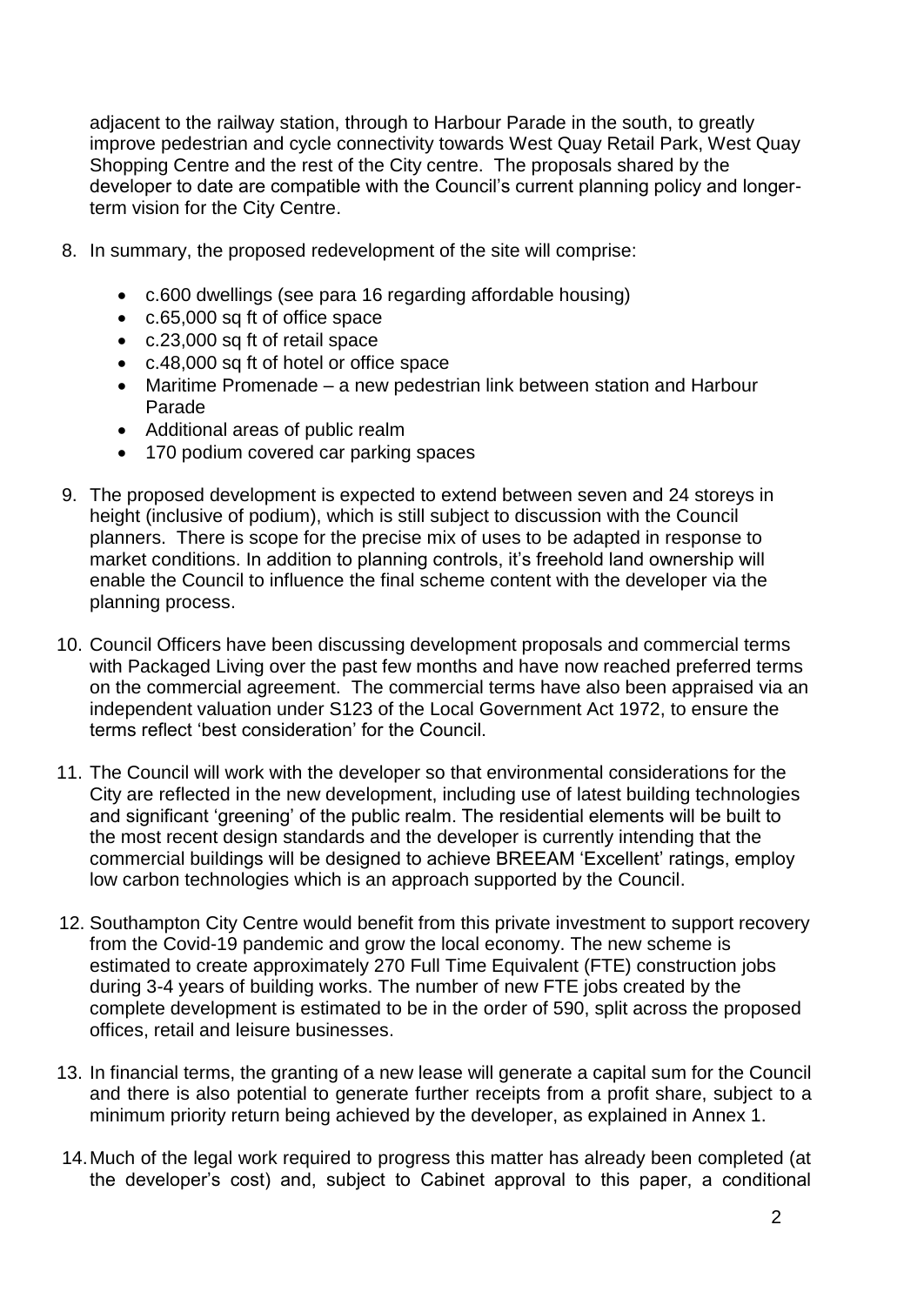Agreement could be exchanged. This would, in turn, enable the developer to sign agreements with its funding partner and submit a hybrid planning application for the redevelopment of the site and progress towards a start on site in mid-2022, with completion anticipate to be in 2025/26. A hybrid planning application sets out a detailed proposal for the first phase for which full planning permission is sought, while the developer seeks only an outline planning permission for the remainder of the development scheme with detail to be approved via future reserved matters applications. This enables a planning permission to be approved more quickly and allowing some flexibility for future phases that may need to adapt to market conditions and changes to planning policy.

## **RESOURCE/POLICY/FINANCIAL/LEGAL IMPLICATIONS:**

- 15. Details of the proposed financial offer including a capital sum payable on drawdown of a new lease and the potential for a deferred premium/profit share are provided in Annex1.
- 16**.** The Council powers to promote this development are Section 123 Local Government Act 1972 and Section 1 Localism Act 2011.

## **OPTIONS and TIMESCALES:**

17**.** This is a property transaction and legally the Council may proceed as outlined in the detailed confidential appendices to this briefing note. Packaged Living has a long leasehold interest and this means that they are the only party with which the Council can deal, unless compulsory purchase powers are invoked. As such, this is considered to be the best opportunity for regeneration of the subject site which can be delivered in a reasonable timeframe.

#### **RISK MANAGEMENT IMPLICATIONS**

18. The Councils participation, including any risk management implications, are negligible as the Council is not taking any active participation in the re-development and (apart from the timing of the projected capital receipts) no financial risks are involved. The scheme will be subject to uncontrollable economic events which is normal for schemes with a long delivery timetable.

# **POLICY FRAMEWORK and CORPORATE OBJECTIVES**

- 19. The statutory Local Plan currently identifies the subject site as being located in a primarily commercial area. While a planning application is yet to be submitted to the Council, pre-planning application proposals indicate Packaged Living is adhering to current planning policy as well as emerging policy due to be adopted in the future. A planning application will be determined against current policies, which recognise the role of mixed-use development in supporting a vibrant City Centre economy.
- 20. This scheme supports many of the Council's strategic objectives around housing, environment, sustainability, Green City and economic development. The emerging Mayflower Quarter Masterplan also recognises this site's potential to contribute to a vision for the City's future prosperity and, while the Packaged Living scheme is